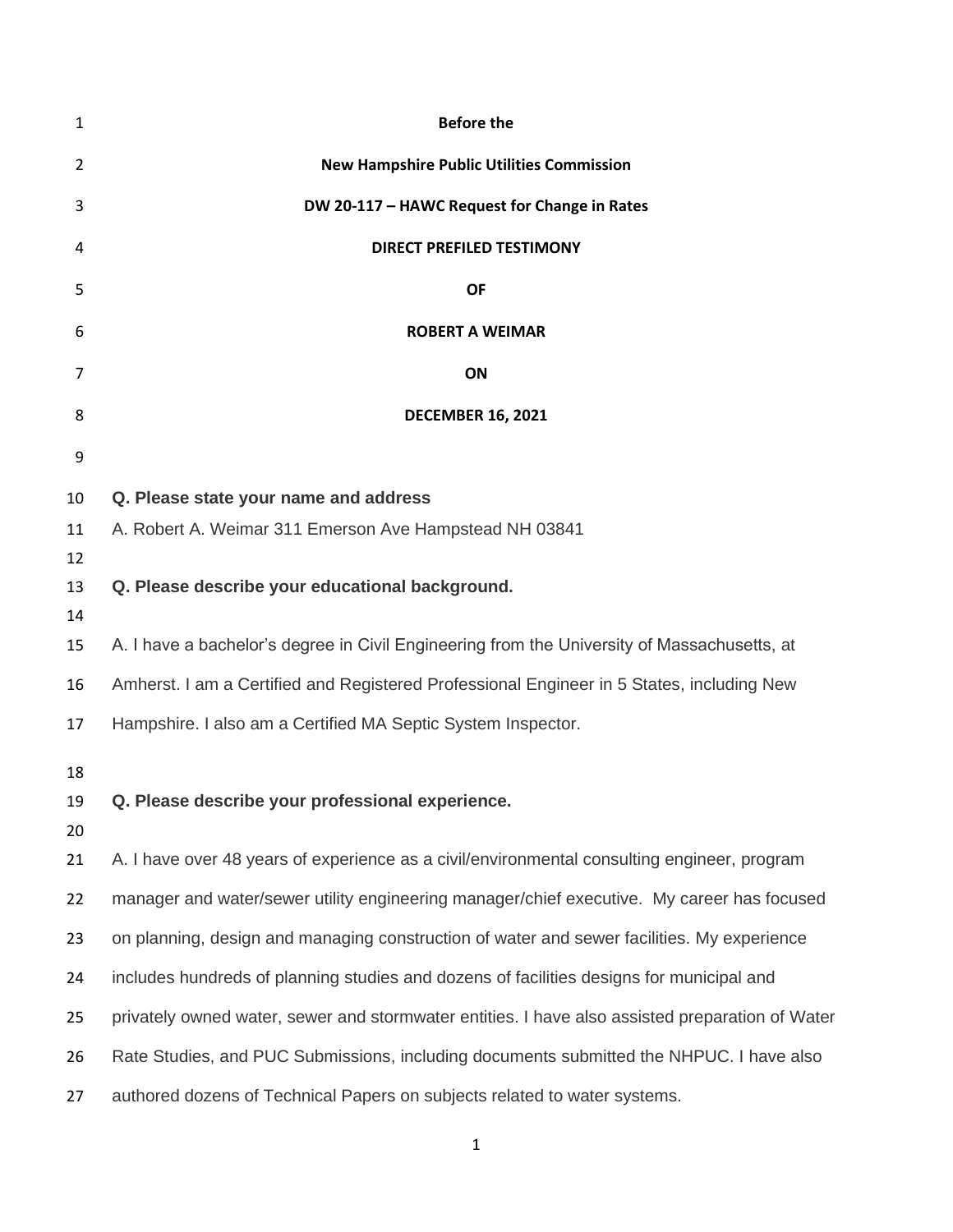| $\mathbf{1}$<br>2 | Q. On whose behalf are you submitting your testimony?                                                   |
|-------------------|---------------------------------------------------------------------------------------------------------|
| 3<br>4            | A. I am an individual intervenor, as a Hampstead resident and taxpayer.                                 |
| 5                 | Q. Are you a Hampstead Area Water Company (HAWC) customer/ratepayer?                                    |
| 6<br>7            | A. Yes                                                                                                  |
| 8<br>9<br>10      | Q. What is the purpose of your testimony?                                                               |
| 11                | A. The purpose of my testimony is to oppose any Hampstead Area Water Company Rates and                  |
| 12                | Charges that are inconsistent with water utility standard practices which fairly and equitably          |
| 13                | assign costs based upon water availability and use. I request that the Public Utilities                 |
| 14                | Commission (PUC) reject any Rates and Charges that are inconsistent with National Water                 |
| 15                | Works and Fire Protection Standards or inequitable cost allocation to specific users. I also            |
| 16                | believe that cost allocation to new connections needs to be further reviewed to ensure equity.          |
| 17                | Q. Why do you oppose the rate increases?                                                                |
| 18                | A. Analysis of available information suggests that Hampstead will pay an unjust and                     |
| 19                | unreasonable fee for Fire Protection. The Fire Protection Fee appears to be based upon                  |
| 20                | erroneous cost allocation and service availability assumptions. According to comments by                |
| 21                | HAWC Officials and Consultants in the December 16 <sup>th</sup> Technical Session, their technical rate |
| 22                | analyses presume that the Hampstead water system is able to deliver 2000 gallons per minute             |
| 23                | to any hydrant for a period of 3 hours, which has been proven not possible by field testing. In         |
| 24                | fact, many hydrants deliver less than 1000 gallons per minute under ideal (low consumer use)            |
| 25                | periods. In addition, analysis of the Revenue Statements suggest that Connection Fees may not           |
| 26                | reflect the actual proportional investment costs to service new properties, including serving the       |
| 27                | Town of Plaistow's needs.                                                                               |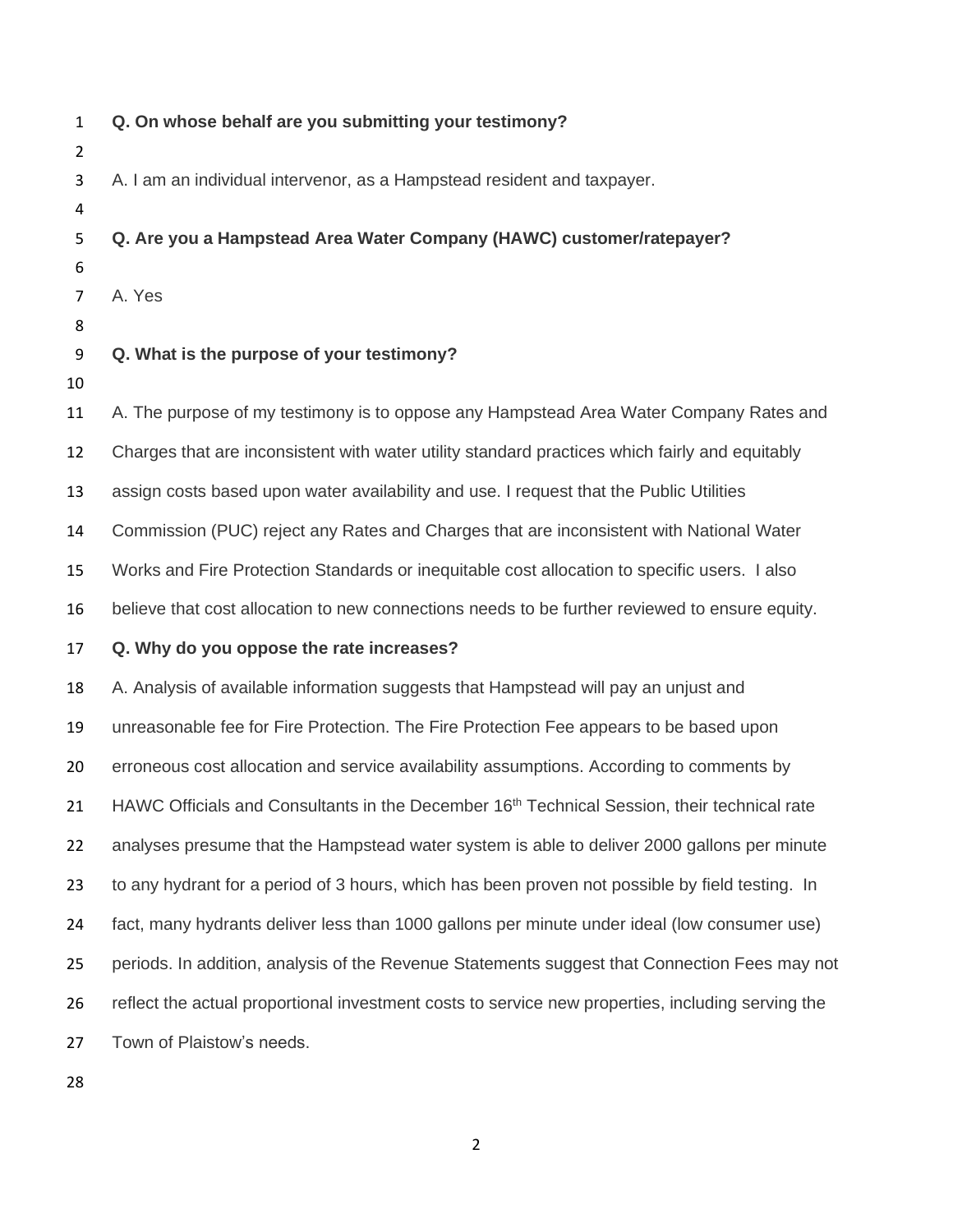### **Q. Why did you become an intervenor?**

 A. I am a resident and taxpayer in Hampstead and the proposed 609.5% rate increase on fire hydrants rate increases seen in the proposed "Schedule 5 Existing and Proposed Rates dated December 11 2016", would cost the town of Hampstead an additional \$70,000 per year for which there is little added benefit to the town. When reading the language in the tariff, the current commitment of HAWC to the town for hydrant water volume and pressure is effectively illusionary. That is, the infrastructure that is implicitly presumed to satisfy their stated fire protection capability does not exist.

**Q. Please describe your professional experience.**

 A. My professional qualifications and 48 years of experience are as an Environmental Consultant for municipalities and state governments throughout New England, and more recently in Pennsylvania and Ohio. I prepared, oversaw, and directed the design, permitting and construction of municipal water supply and water main distribution facilities, throughout New Hampshire, including projects for NHDES, Manchester Water Works, City of Nashua among others. I have also designed and implemented water supply and distribution systems throughout New England. I also possess detailed experience representing water companies seeking PUC approval of Water Rate Increases in several states. 

## **Q. On whose behalf are you submitting your testimony?**

 A. A. I am a resident and taxpayer in Hampstead and the proposed 609.5% rate increase on fire hydrants along with the volume and monthly rate increases seen in Exhibit KS-1, would cost the town of Hampstead an additional \$70,000 per year for which there is little added benefit to the town. When reading the language in the tariff,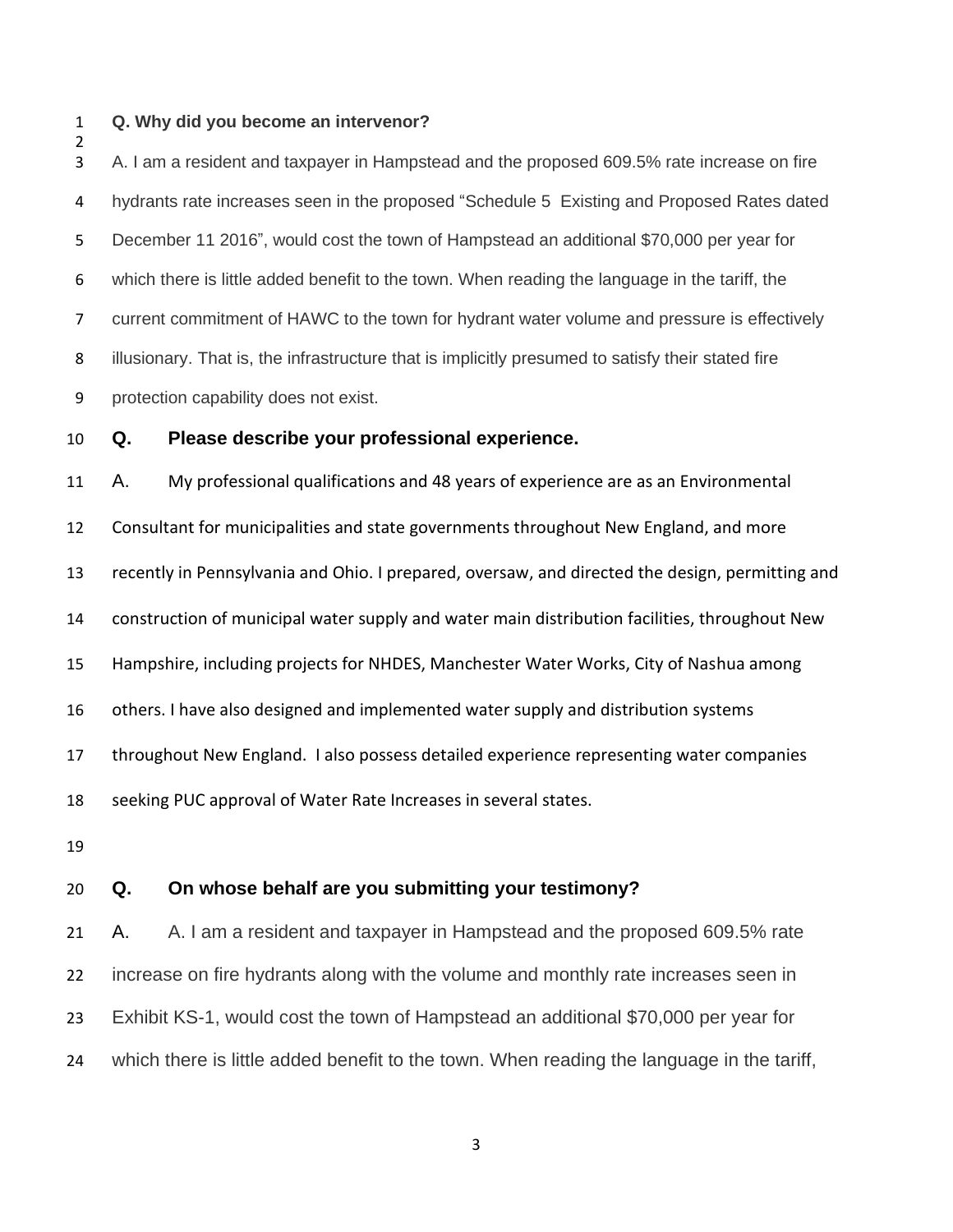the current commitment of HAWC to the town for hydrant water volume and pressure is virtually non-existent.

**Q. Are you a Hampstead Area Water Company (HAWC) customer/ratepayer?**

A. Yes.

**Q. What is the purpose of your testimony?**

 A. The purpose of my testimony is to oppose the massive rate increase requests made by the Hampstead Area Water Company and to request that the Public Utilities Commission (PUC) reject the permanent rate increase request.

**Q. Why do you oppose the rate increases?**

 A. The rate increases do not appear to include any assignment of built infrastructure costs to future users/connections. The assignment of fire protection costs to hydrant charges appears to exceed the benefits which accrue to Hampstead.

**Q. Why did you become an intervenor?**

 A. I am a resident and taxpayer in Hampstead and the proposed 609.5% rate increase on fire hydrants seen would cost the town of Hampstead an additional \$70,000 per year for which there is little added benefit to the town. When reading the language in the tariff, the current commitment of HAWC to the town for hydrant water volume and pressure is virtually non-existent. As a ratepayer, I feel it is inequitable and unreasonable to raise rates on customers by six fold when offered limited service which does completely satisfy the intended purpose. I believe the additional charge is unjustified, and that the rate design does not equitably assign fire protection services costs to Hampstead, as opposed to other communities served by HAWC. It also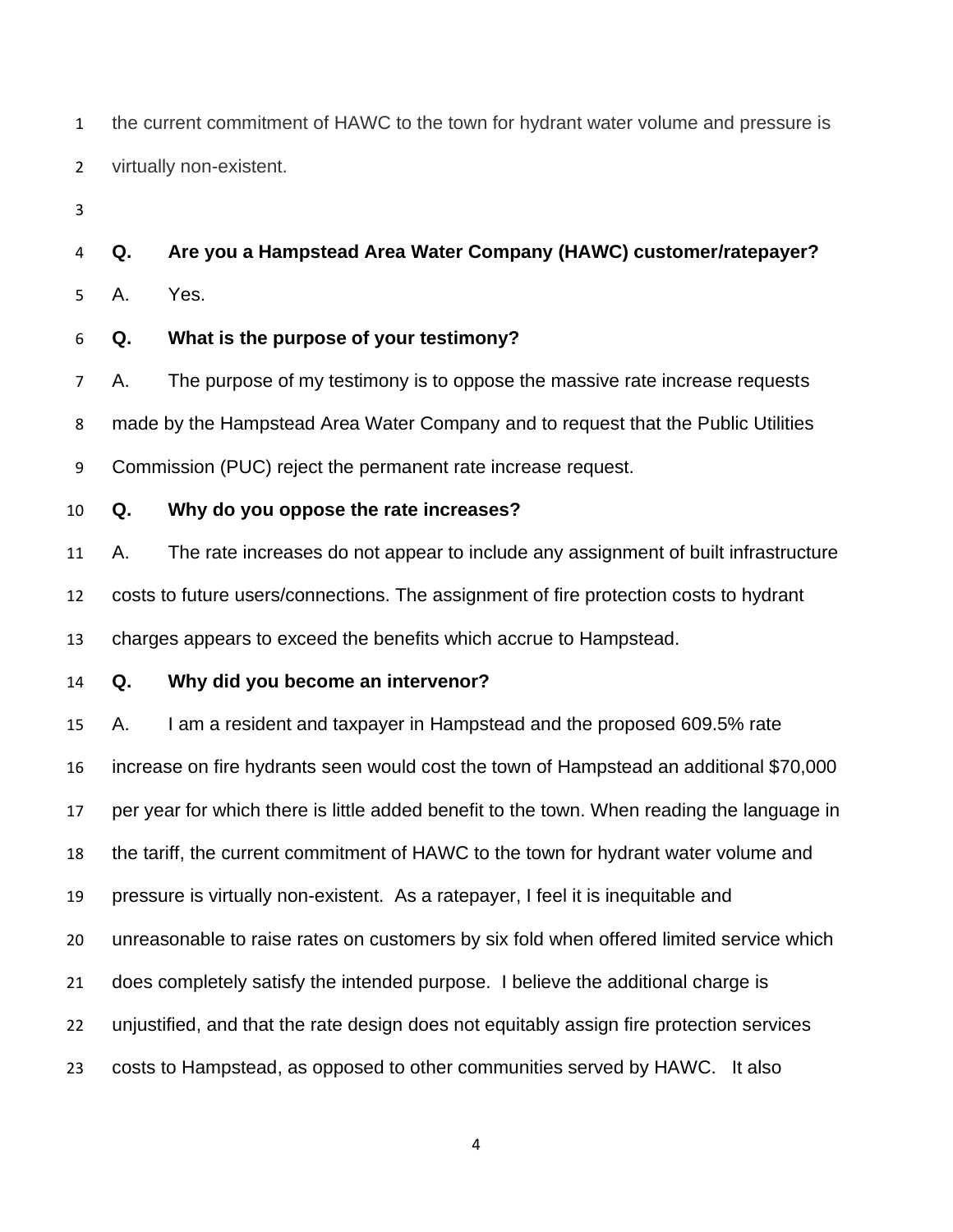constitutes rate shock for customers with is something I know the commission tries to avoid.

### **Q. What do you mean non-existent commitment?**

 A. Even though the Town of Hampstead paid over \$14,000 in the 2019 test year for our fire hydrants and municipal fire protection, the language says HAWC isn't liable if there's no water or insufficient pressure. As seen in the current tariff language, it says *"Rending of service under this schedule shall in no way be construed to hold the Company liable to furnish at any time or any specific point in its distribution system any minimum flow or pressure, either static or residual."* Equitable user cost allocation must consider the relative performance of the system to satisfy fire protection requirements, which currently is not the case in Hampstead. The existing distribution system was never designed (pipe diameter sizes) for fire protection (only intended to serve domestic needs) and cannot satisfy the recommended ISO fire flow requirements for Hampstead's residents, and many Commercial properties. **Q. What concerns you about the water tank in Atkinson?** A. The pipeline project determined that Plaistow needed both a 400,000 gallon tank in Plaistow and a 500,000 gallon tank in Atkinson. Both these tanks were paid for with funds from the state. But then HAWC made the decision to increase the Atkinson tank from 500,000 gallons to 1 million gallons and took on the additional expense of \$1

million. This additional 500,000 gallon capacity does not fall under "used and useful" for

- HAWC's existing customers, thereby violating RSA 378:28. Again, this additional
- storage expenditure would then appear to be to serve future customers which HAWC is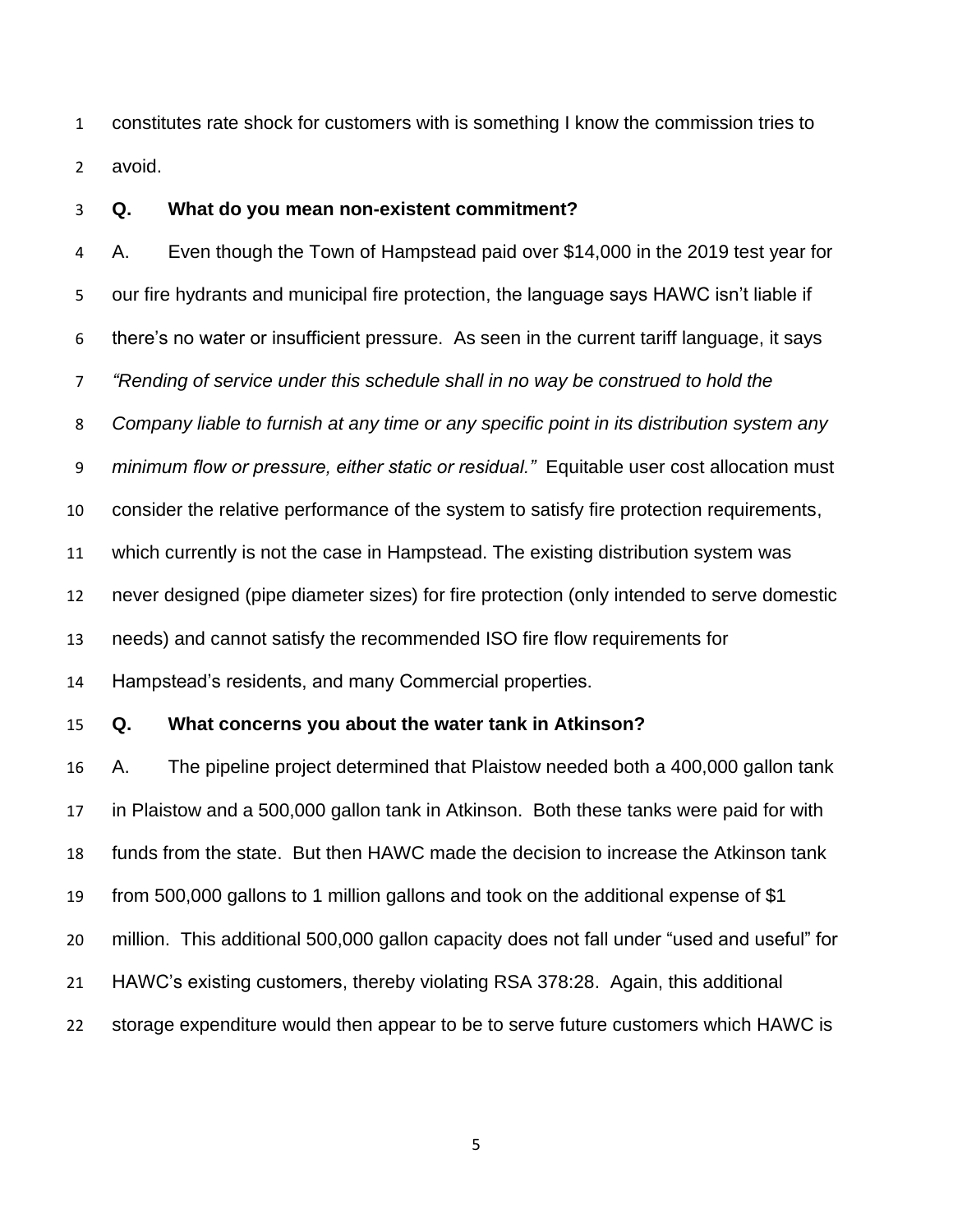trying to get current customers to pay for with these unjust and unreasonable rate increase requests.

# **Q. Why do you feel the Cost of Service Study (COSS) and Rate Design performed by David Fox, consultant from Raftelis, is flawed.**

 A. Mr. Fox used the methodologies from the AWWA (American Water Works Association) M1 Manual called "Principles of Water Rates, Fees and Charges." In reading that manual, it does not take into account our scenario where the water company does not service the entire town, and 1/3 of their customers are not even connected to the water system being upgraded. These guidelines are written for a water company servicing a singular, entire town and all its residents which receive equal benefit. In Hampstead, less than 40% of the residents are HAWC customers (and less than 40% of Atkinson residents are HAWC customers). The majority of the cost goes to the towns of Atkinson and Hampstead through a 609.5% increase in municipal fire protection, and this impacts all taxpayers, even though they do not fully benefit from the service or protection. Also, and 1/3 of all HAWC customers aren't even connected to the Atkinson-Hampstead Core where the upgrades have occurred and will see zero benefit but will be charged upwards of 60% increase in their water rates. This is not fair and equitable and thus is flawed, invalid, and unacceptable.

### **Q. Don't the other residents benefit from having hydrants in town?**

 A. To some extent, yes, absolutely. But when you look at the town of Hampstead, and where HAWC customers reside, they are mostly in dead end developments. Hydrants along the main roads do add value to the community, but only properties within a nominal distance of the hydrants. When there is a fire, the fire department will